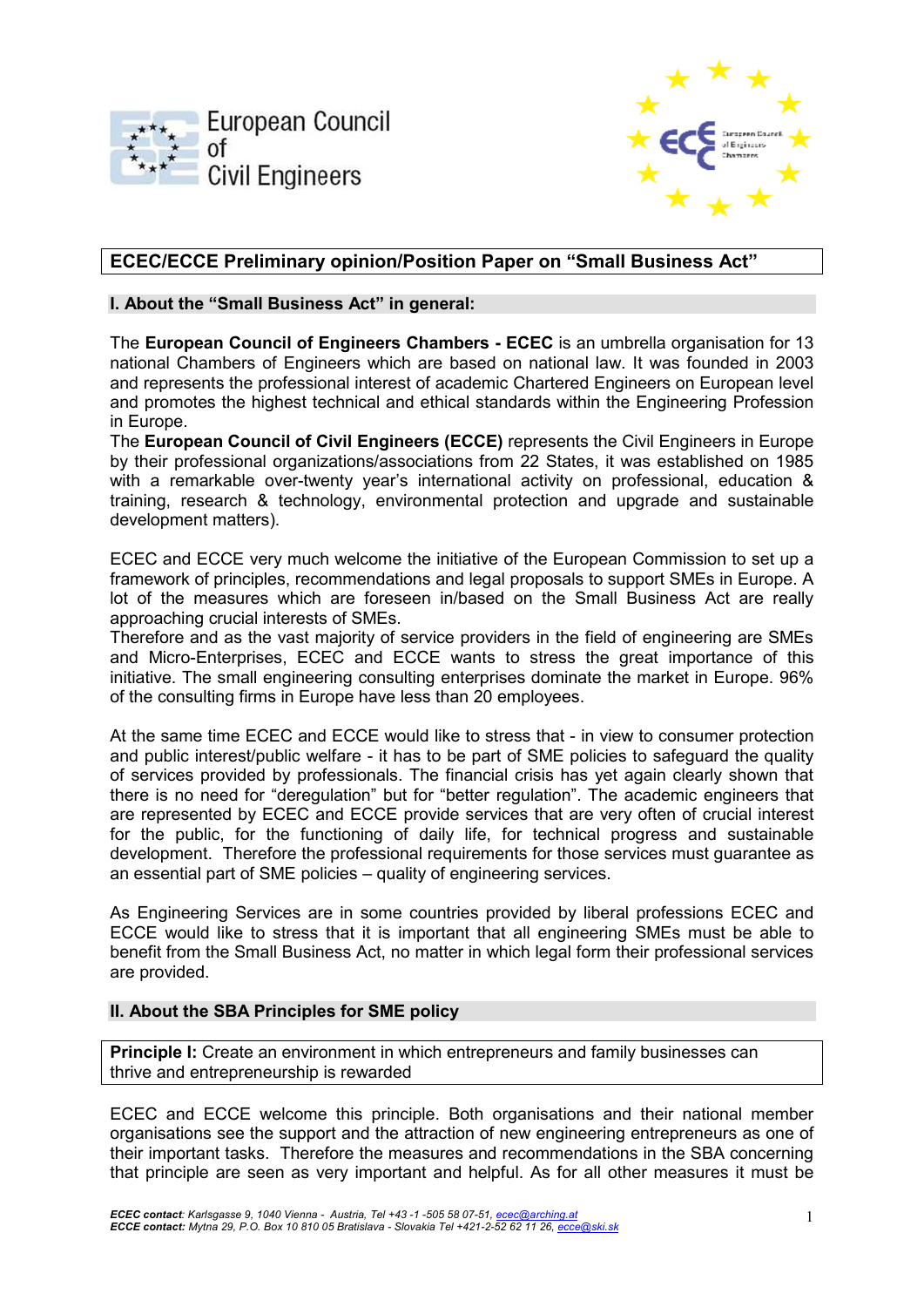clear that also on national level all engineering SMEs must be able to benefit from the Small Business Act, no matter in which legal form their professional services are provided.

Additionally ECEC and ECCE are deeply interested to participate actively in a) the European SME Week- May 2009 b) the EU Program ERASMUS for Young Entrepreneurs and c) the Network of female entrepreneur ambassadors.

We ask for analytical information and cooperation with the EU Commission's responsible DGs to ensure our effective participation in the above mentioned measures.

**Principle II:** Ensure that honest entrepreneurs who have faced bankruptcy quickly get a second chance

Although ECEC and ECCE absolutely agree that it is necessary that "honest" entrepreneurs do get a second chance without any discrimination it has to be stressed that this SBA principle is closely related to professional requirements. Due to consumer protection and public interest many member states have national regulations for the engineering profession foreseeing that authorization is only possible after a certain waiting period after a bankruptcy. For professions with high professional requirements such regulations seem necessary to guarantee the quality of services. The quality of services is lying with the personnel working, the entitlement of engineers has usually no direct connection to the legal form of the entrepreneur. The entrepreneur can continue his/her work under the surveillance of others after bankruptcy. Therefore SME regulations and politics should take care that this waiting period is long enough to assure that the necessary level of quality of engineering services can be expected from the entrepreneur, otherwise there is not only the danger of another bankruptcy but of damages for clients and the public. The mentioned period of one year does not seem long enough.

Additionally to our opinion it would be helpful to define the honest/non-fraudulent bankruptcy in some more detail.

**Principle III:** Design rules according to the "Think Small First" principle

**Principle IV:** Make public administration responsive for SME needs

ECEC and ECCE very much welcome both principle III and IV as especially unnecessary administrative burdens / fees can cause a lot of problems / extra work /extra costs for engineering SMEs in their daily business. To be able to define those burdens as purposefully as possible the recommended contact point where stakeholders can communicate such problems seems to be an appropriate measure.

Although it is self-evident we would like to stress that professional requirements/registration and ethical regulations, to ensure the quality of services in branches like engineering, in which the service has great impacts on public interest and/or public welfare, can not be seen as administrative burdens.

**Principle V:** Adapt public policy tools to SME needs; facilitate SMEs participation in public procurement and better use State Aid possibilities for SMEs

As public authorities are very important clients the recommendations on public procurement are extremely important for engineers. Therefore ECEC and ECCE are working on a more detailed statement on that topic.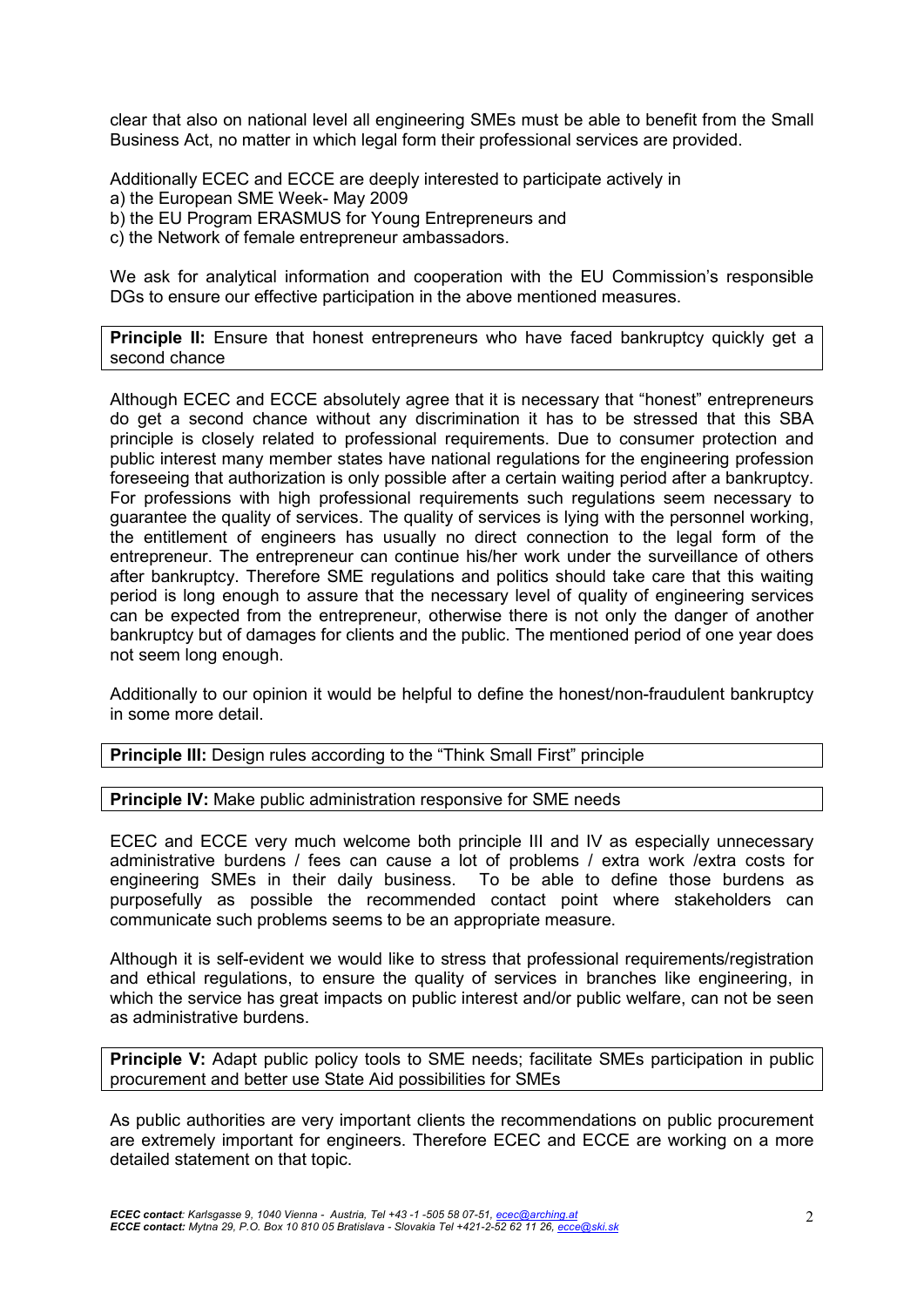As a preliminary comment we would like to suggest that in addition to the recommendation that "*the Members States are invited to encourage their contracting authorities to subdivide contracts into lots where it is appropriate an to make sub-contracting opportunities more visible"* there should also be a recommendation to divide the contracting of planning and building services as this gives providers of planning services better access to the market and also provides for a better quality of the outcome of a project because of the independence of the planners.

Also the recommendation to *"remind contracting authorities of their obligation to avoid disproportionate qualification and financial requirements*" is very important for engineering SMEs as especially for young entrepreneurs with not so much experience disproportionate requirements can often be an insurmountable burden for participation in a public procurement procedure. We have to stress again, that especially in the field of engineering works the lowest price should not be the main, the basic and anyway the only criterion/factor in awarding a project.

We would like to suggest the Commission to find out the level of correspondence between the Principles of SBA and national legislations of the Member States (Public Procurement Acts), relating to the access of SMEs to public procurement. The preliminary ECEC statement (opinion) is that in the existing national Acts there are still provisions, significantly limiting the participation of SMEs in public procurement.

In the present market conditions within the Public Private Partnership (PPP) contracts are diffused and enlarged throughout the Europe we must ensure the participation to them of the SMEs in the engineering sector who face many difficulties and be pressed out of these processes.

Additionally we would like to suggest a recommendation that professional organisations should be consulted as experts in procurement projects/procedures more often. A lot of problems could be avoided and the outcome of a project for client and service provider could be optimized. The professional organizations are ready to submit a detailed list of professional requirements in public procurements.

ECEC and ECCE absolutely agree that the refocus of State Aid policy to better address SMEs needs is an important priority.

Therefore also the **General Exemption regulation on State Aids** including state aid for SMEs is an important step.

As for all other measures it must be clear that all engineering SMEs must be able to benefit from State Aid, no matter in which legal form their professional services are provided.

**Principle VI:** Facilitate SME' Access to finance and develop a legal and business environment supportive to timely payments in commercial transactions.

ECEC and ECCE would like to stress that access to finance for SMEs is one of the most important aspects of the SBA and that it must be clear that all engineering SMEs must be able to benefit from this principle, no matter in which legal form their professional services are provided.

A very important problem for SMEs actually is late payment, therefore the efforts to improve the **Directive on late payments** is very much welcomed by ECEC and ECCE. There is the bureaucracy of the governments and even the EU, this needs perhaps a better organization of realising payments.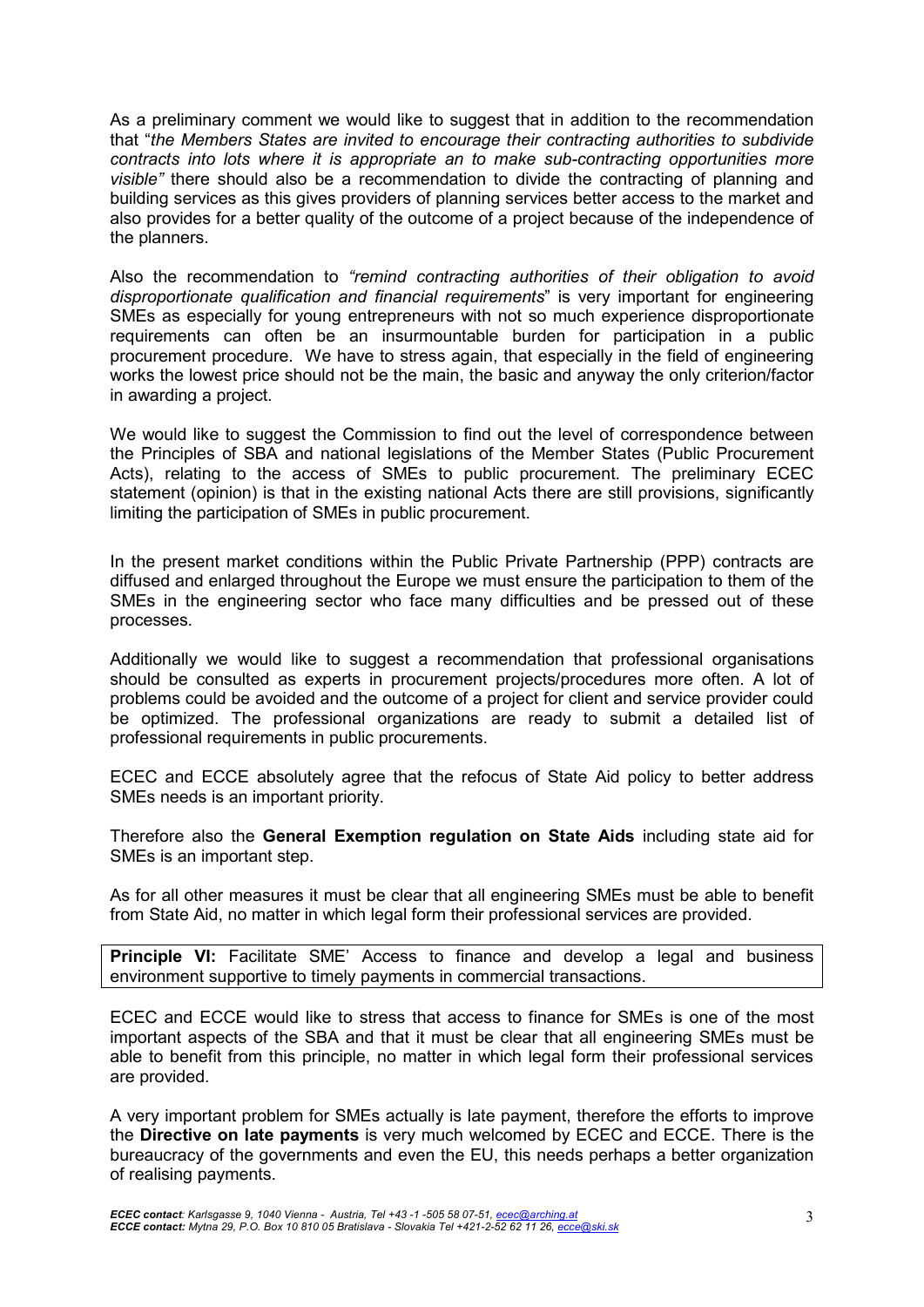A very big practical problem in the engineering and construction sector is late payment of subcontractors in a subcontracting chain. They very often – although it is against the contract - do not get the money after the deliverance of their services and in many cases can not afford to wait/to take legal steps. Support for SMEs in these situations would be urgently needed.

The European Investment Bank (EIB) must strengthen and enlarges its range of financial products offered to SME's in mezzanine finance, micro-credit and cross-border venture capital. ECEC and ECCE will establish a permanent communication with EIB in order to attract information and to disseminate/diffuse to its members.

**Principle VII:** Help SMEs to benefit more from the opportunities offered by the Single Market

ECEC and ECCE would like to raise the awareness of European Institutions to the fact that the access to standards is extremely expensive in many member states, which is a very serious problem for SMEs.

Therefore ECEC and ECCE would ask all European Institutions to put a strong emphasis on this principle and to find measures to convince the Member states and especially the National Standard Bodies to reduce the costs dramatically for the access to standards.

In many countries these standards, which are made legally binding and therefore are a necessary basis for the daily engineering work, are almost unaffordable for SMEs.

ECEC and ECCE are of course gladly prepared to provide the European Institution with further information on this problematic situation.

**Principle VIII:** Promote the upgrading of skills in SMEs and all forms of innovation

ECEC and ECCE want to stress the importance of this principle. For the sustainable implementation of the principle especially information and finance build the base.

**Principle IX:** Enable SMEs to turn environmental challenges into opportunities

As engineers are the leaders of development in this field, ECEC and ECCE want to stress the importance of this principle and welcome its implementation.

### **Principle X:** Encourage and support SMEs to benefit from the growth of markets

ECEC and ECCE are very aware of the necessity to encourage and support engineering SMEs to benefit from the growth of markets.

There is very much to do as especially for micro-sized engineering enterprises work in markets outside (and sometimes even in other countries inside) the European Union is still not at all common. The far distance work can be practically and legally extremely difficult and financially risky for engineering SMEs.

On the other hand it might be recommendable to start efforts by encouraging and supporting engineering SMEs to work in neighbouring countries of the European Union, which are close to the date of their joining to the EU, in order to help them to keep up standards and quality of the EU. In any case it is important to encourage and support SMEs to cooperate on this basis, with regional partners (e.g. Joint ventures) as this can also help to avoid practical problems.